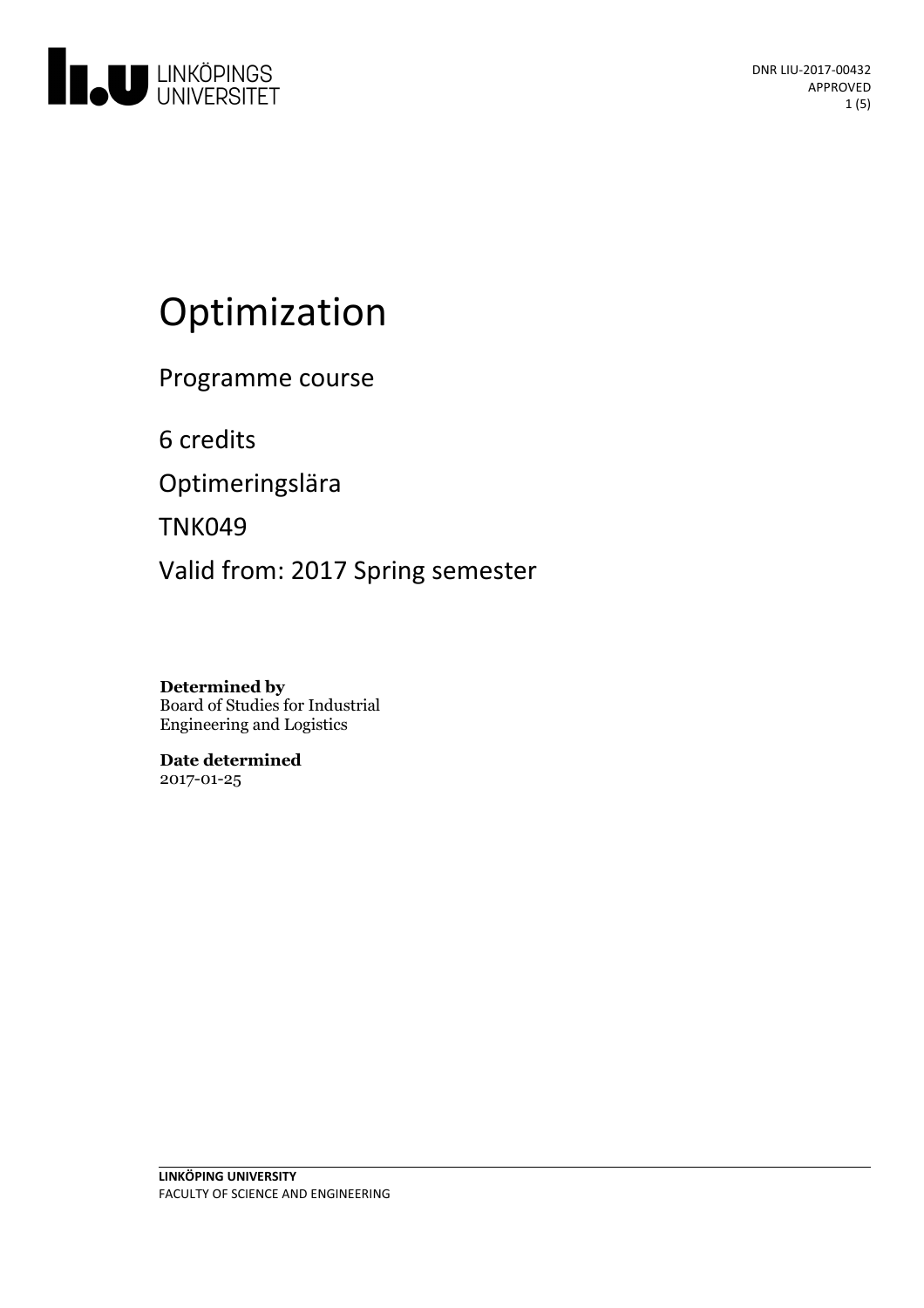## Main field of study

Mathematics, Applied Mathematics

Course level

First cycle

#### Advancement level

 $G<sub>2</sub>X$ 

# Course offered for

Communications, Transport and Infrastructure, M Sc in Engineering

#### Entry requirements

Note: Admission requirements for non-programme students usually also include admission requirements for the programme and threshold requirements for progression within the programme, or corresponding.

#### Prerequisites

Fundamentals in mathematical analysis and linear algebra

#### Intended learning outcomes

The course provides basic insights in optimization, especially optimization of linear and nonlinear (continuous) problems and problems with a network structure. After completing the course, the student should be able to:

analyze and formulate linear optimization models in the areas of economical and technical applications. analyze and formulate optimization models for problems with an underlying network structure. comprehend the basic mathematical theory on which the models and algorithms are based. apply and utilize optimization methods for optimization problems in continuous variable, such as the simplex method, the simplex method adapted for network problems, descent methods for unconstrained problems and the Frank–Wolfe algorithm. analyze optimization models with respect to convexity and formulate optimality conditions for problems in continuous variables. solve optimization problem both manually and by using computer software.

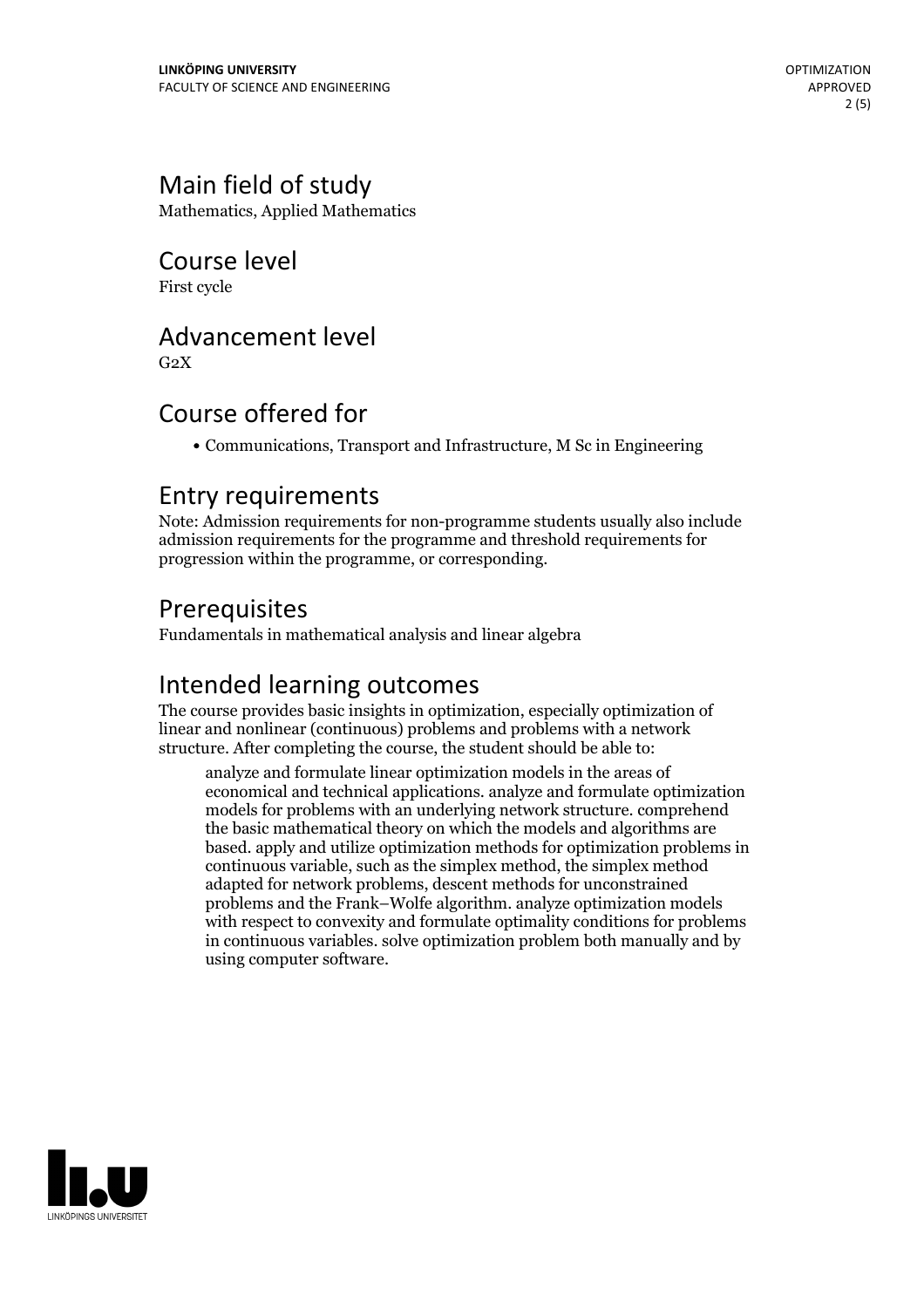#### Course content

- 
- Linear programming: Modeling, basic mathematical theory and geometry,<br>the simplex method, sensitivity analysis, duality, optimality conditions.<br>• Nonlinear optimization: Modeling, convexity, unconstrained optimization,<br>l
- the minimum cost flow problem and the simplex method applied to problems with network structure.

# Teaching and working methods

Lectures, exercises and laborations.

### Examination

| TEN <sub>1</sub> | Written examination | 4.5 credits | U, 3, 4, 5 |
|------------------|---------------------|-------------|------------|
| LAB <sub>1</sub> | Laboratory work     | 1.5 credits | U.G        |

# Grades

Four-grade scale, LiU, U, 3, 4, 5

# Other information

*Supplementary courses:* Advanced courses in optimization.

# Department

Institutionen för teknik och naturvetenskap

#### Director of Studies or equivalent Erik Bergfeldt

Examiner

Anders Peterson

# Education components

Preliminary scheduled hours: 48 h Recommended self-study hours: 112 h

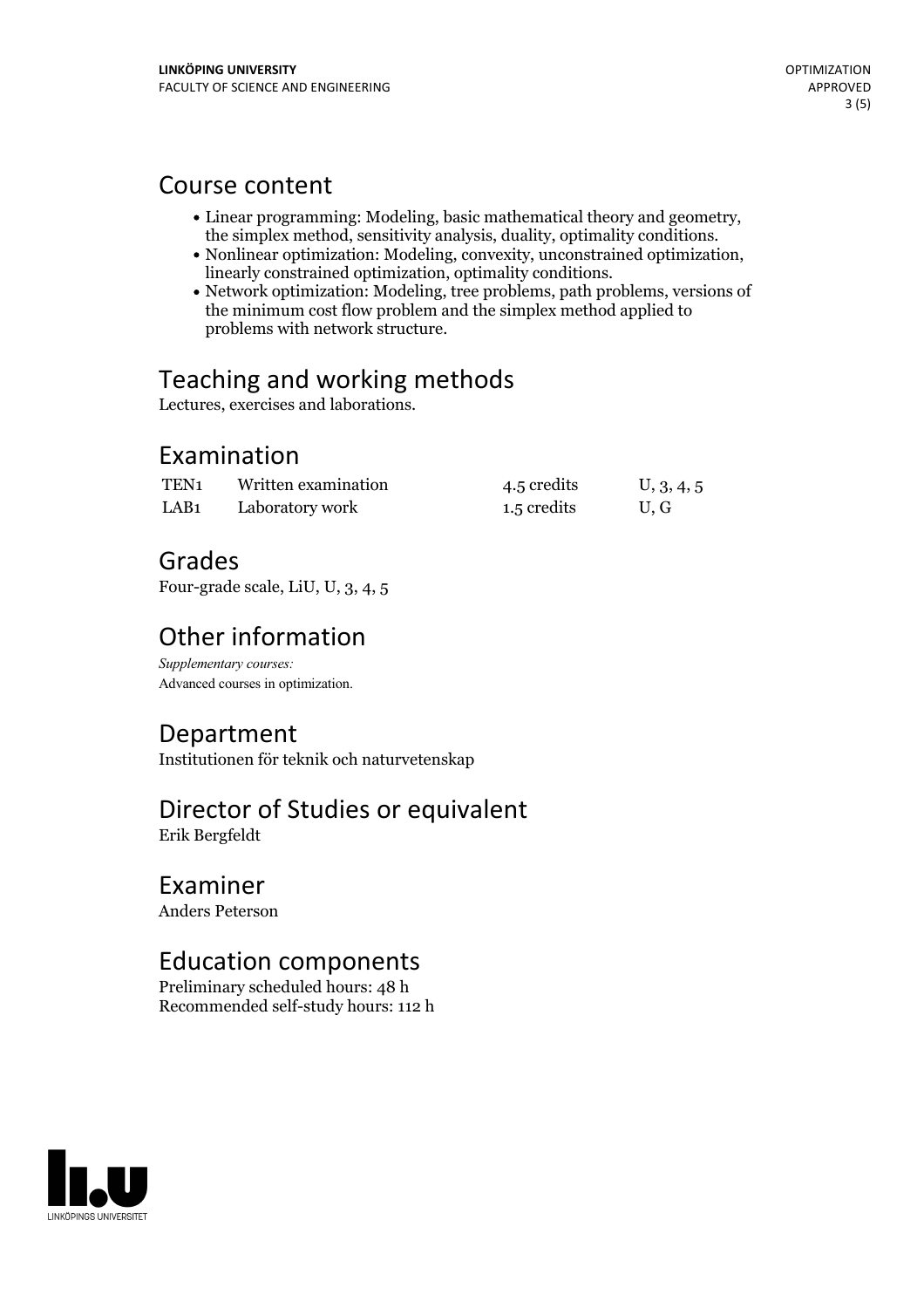# Course literature

#### **Additional literature**

**Books**

Henningsson, M., Lundgren, J., Rönnqvist, M. och P. Värbrand, *Optimeringslära: Övningsbok* senaste Lundgren, Jan, Rönnqvist, Mikael, Värbrand, Peter, (2008) *Optimeringslära* ISBN: 9789144053141 Lund : Studentlitteratur, 2008